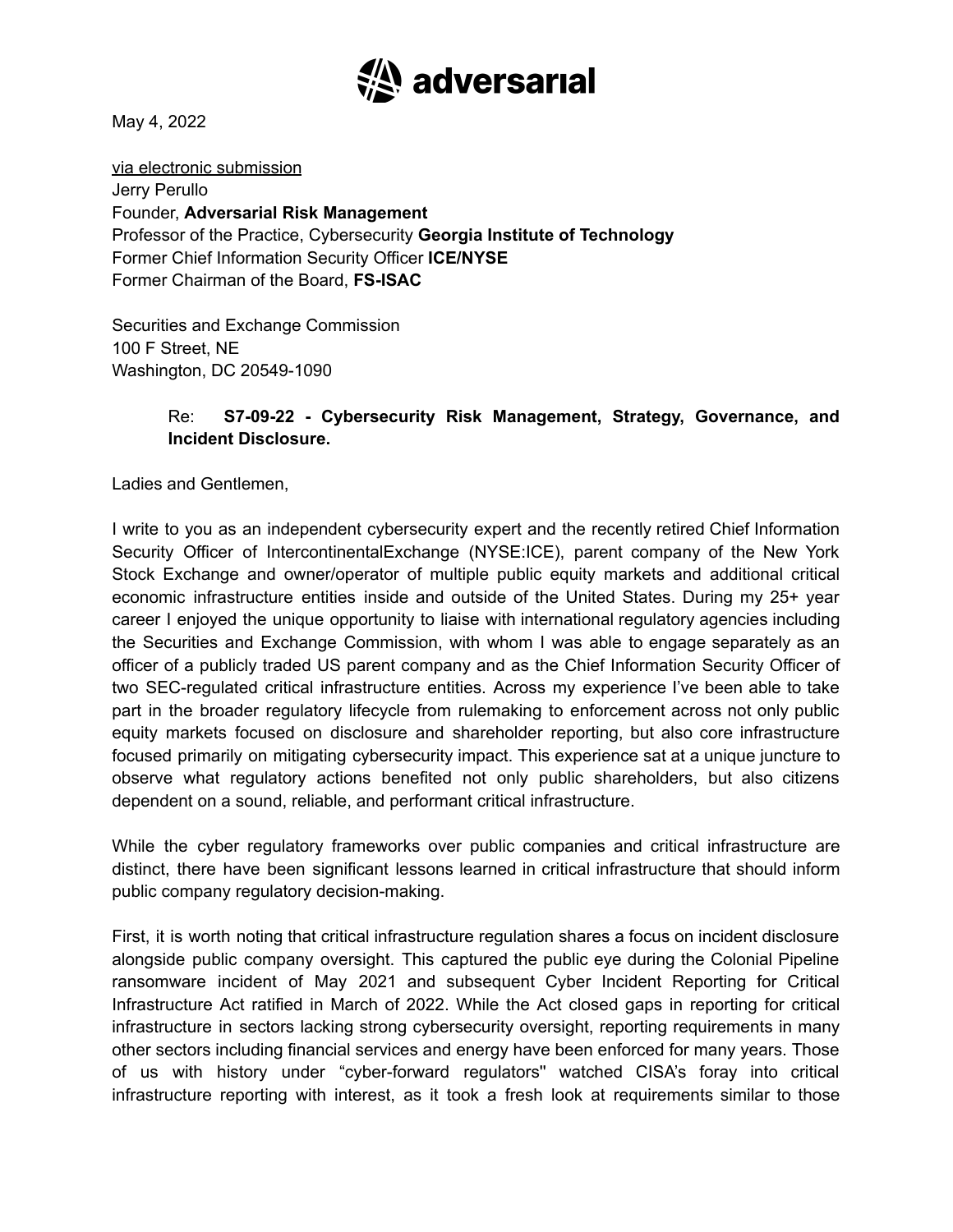we've operated under for many years. While existing requirements governing critical infrastructure and other regulated sectors require notification of primary regulators, the new Act focuses on providing notification to DHS CISA. In proposal S7-09-22, the Commission goes a step further via notification to public shareholders. All of these efforts and their international counterparts wrestle with the same questions; What defines an incident? What defines materiality? And finally, when is it reasonable to expect notification after these criteria are met?

The Commission has done well to focus on *material* cybersecurity incidents. Other authorities have flirted with the notion of incidents that merely present the *potential* of jeopardy, panicking industries recognizing a *potentially* limitless expanse of reportable events. Materiality has been core to the Commission's remit since the Securities Act of 1933, and it is wise to extend this notion - which preserves signal-to-noise ratio for the investing public - to cybersecurity. When it comes to detailed requirements around reporting - namely timing, escalation, and the concept of aggregating low-severity alerts, I will supply direct feedback in line with the Commission's request for comment. First, however, it is essential to provide situational awareness about the cybersecurity incident response lifecycle.

Only a small subset of cybersecurity incidents begin with an observation of impact - such as a ransomware or denial of service attack taking systems offline. The majority of incidents come to light through an investigative process. Examples in this area include data theft, financial fraud, and resource hijacking. It is particularly notable that these sorts of incidents are the ones more likely underpinning the Commission's impression of underreporting, since more dramatic service-interrupting incidents are instantly observable from the outside.

Within this sphere of investigation-driven incidents, the majority begin with an unremarkable alert among many. The business of "triaging alerts" and sifting through the noise to determine which should get human attention is a core focus of cybersecurity innovation. These manual and automated processes "peel the onion" layer by layer, usually concluding that the observed activity is authorized, poorly documented, inaccurately categorized by nascent detection technology, or otherwise dismissed as a "false positive". Where investigations begin to confirm unauthorized activity or policy violations, however, they escalate in severity, bringing additional investigative resources to bear and expanding internal notification to a wider audience potentially including legal, compliance, and company management. Determining that damage occurred often happens only after this investigative process, at which point materiality can begin to be assessed. A mature incident response process will use escalation procedures to bring business leaders and legal or compliance professionals into the discussion at the appropriate phase, as they are the ones who can assess materiality.

It is important to have this model in mind and understand that incidents begin as tiny seeds, most of which die along the path of investigation. The majority of incidents that are ultimately deemed reportable will thus have had to matriculate through a process that adds information along the way until materiality can be properly assessed.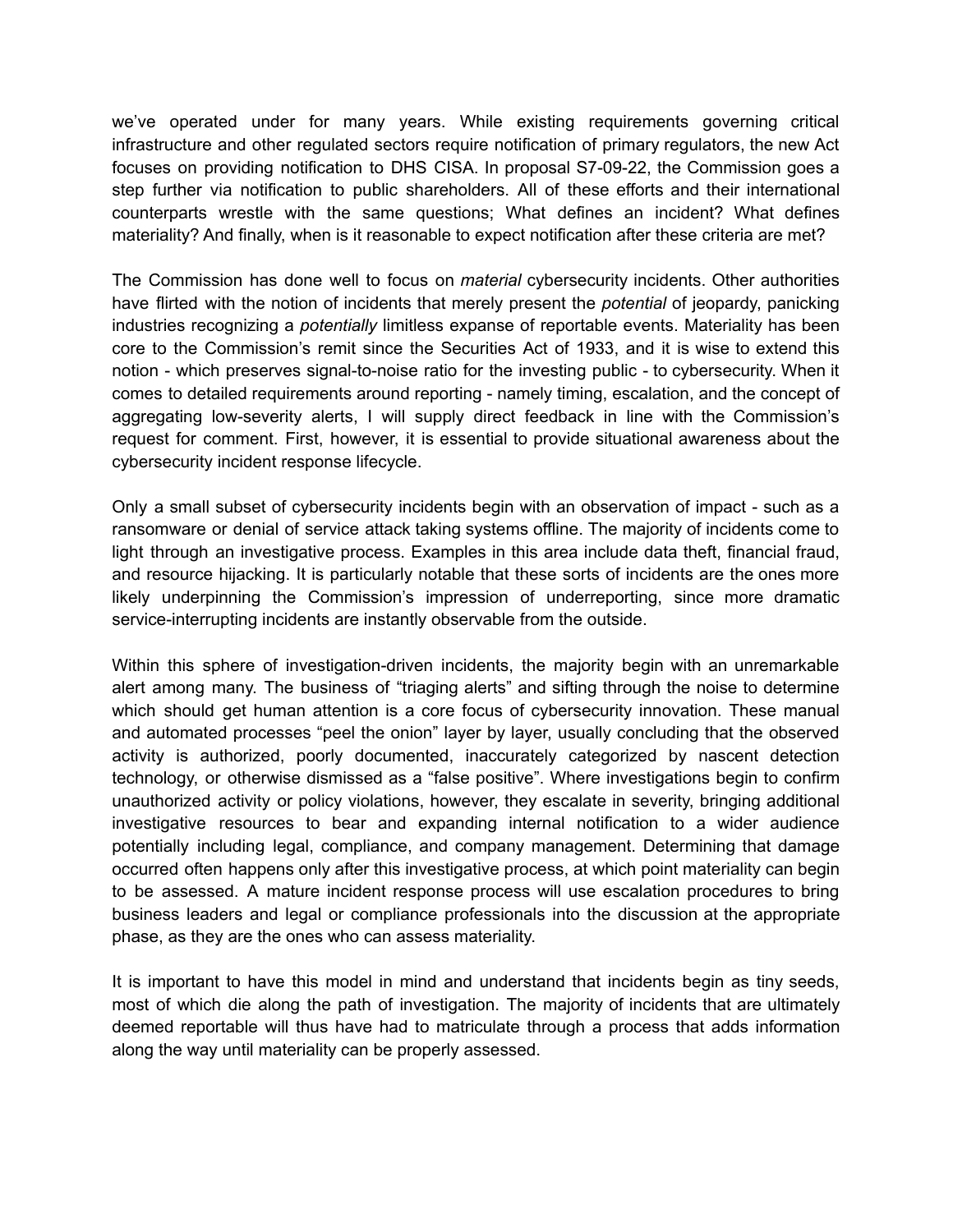Separately, with regard to introductory material the Commission should be cautious in interpreting media reporting of an otherwise undisclosed incident as a lapse that should or would be corrected via the proposed rulemaking. There are numerous reasons for public reporting about a breach that do not correlate with materiality thresholds, ranging from the pure salaciousness of a rumor to false claims made by an adversary in pursuit of extortion. Directly or indirectly equating media reporting of an incident with materiality would put a new weapon in the hands of extortionists, since simply drumming up hype and a media story around a purported breach could trigger new public disclosure requirements and potentially move a stock price. In addition to confusing the investing public, this sequence of events would empower adversaries. Firms should be expected to apply well-documented criteria to incident classification and judgment of materiality with disclosure requirements tied to those conclusions, rather than the virality of a news story.

# 1. Would investors benefit from current reporting about material cybersecurity incidents on Form 8-K? Does the proposed Form 8-K disclosure requirement appropriately balance the informational needs of investors and the reporting burdens on registrants?

The proposal as written strikes a good balance. There will be times where an investigation is moderately jeopardized by reporting requirements, but thanks to materiality thresholds they will be limited to only the most dramatic and unavoidable edge-cases.

2. Would proposed Item 1.05 require an appropriate level of disclosure about a material cybersecurity incident? Would the proposed disclosures allow investors to understand the nature of the incident and its potential impact on the registrant, and make an informed investment decision? Should we modify or eliminate any of the specified disclosure items in proposed Item 1.05? Is there any additional information about a material cybersecurity incident that Item 1.05 should require?

The level of disclosure is appropriate. With respect to specifically asking if data or operations were impacted, it is worth noting that some incidents will have materiality due to one of those elements but not the other. For example, a ransomware attack may be reportable due to operational impact, but an assessment of data theft may conclude that portion is de minimis and immaterial. Likewise, a data theft incident may have a minor side effect of accidentally disabling individual immaterial systems in the process, and while the data loss may trigger materiality the operational impact would not. As written a registrant could specify that "no material data impact" or "no material operational impact" was observed in the two cases, respectively, but this ability should be considered and preserved if the language evolves.

3. Could any of the proposed Item 1.05 disclosures or the proposed timing of the disclosures have the unintentional effect of putting registrants at additional risk of future cybersecurity incidents? If so, how could we modify the proposal to avoid this effect? For example, should registrants instead provide some of the disclosures in proposed Item 1.05 in the registrant's next periodic report? If so, which disclosures?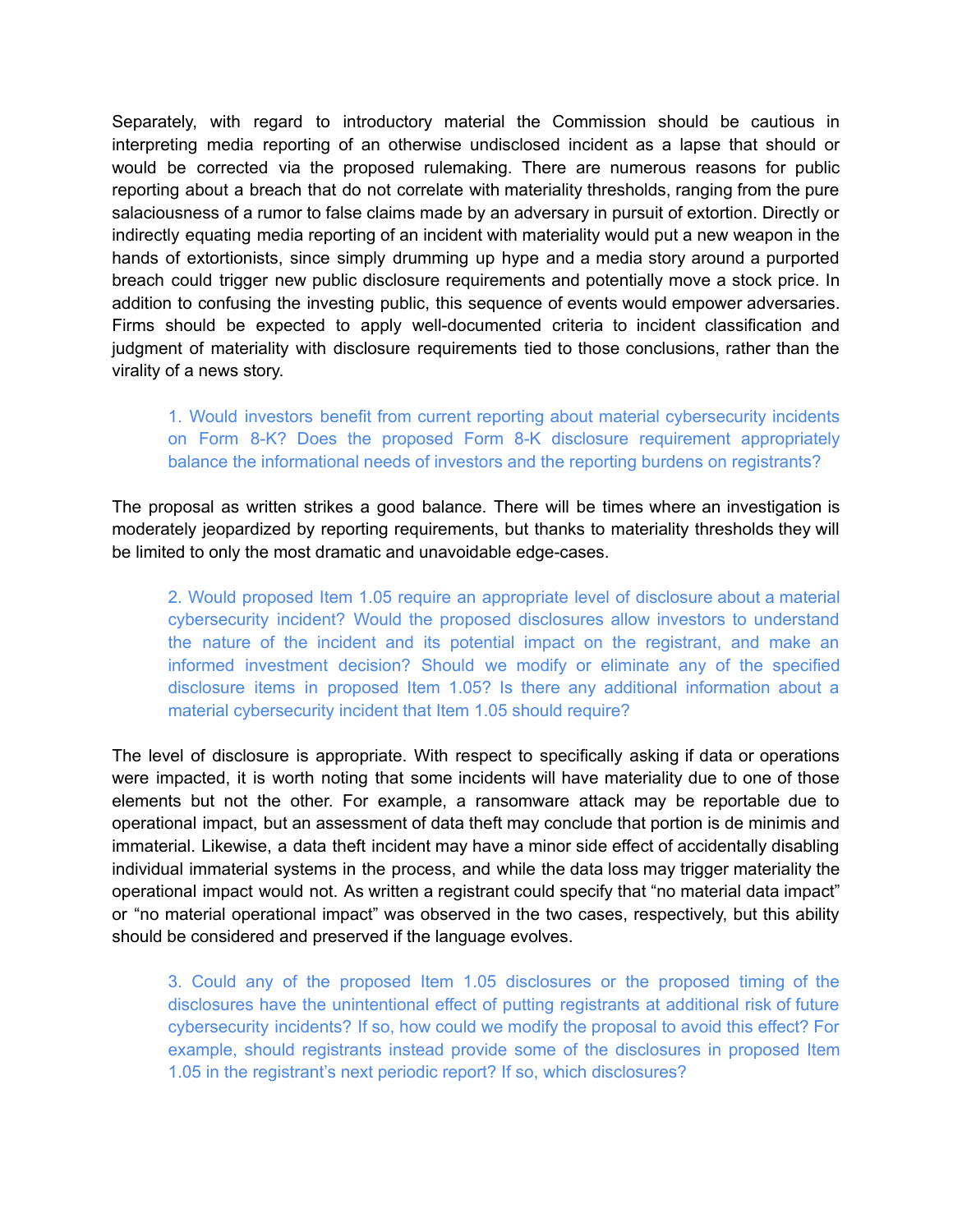The "proposed timing of the disclosures" is better bundled into question 4 on the four business day requirement, but the treatment of the incident timeline among information to be disclosed warrants feedback. As written, requiring disclosure of "when the incident was discovered" is unlikely to consistently add to investor benefit while disproportionately carrying the potential to create confusion and generate questions that can not or should not be answered at the time of the 8-K filing. For example, given the incident lifecycle previously noted, it is possible the true discovery time of an incident via a raw alert was long ago, and only the discovery of additional details or activity later escalated into a candidate for materiality determination. In that case forcing disclosure of a distant date before the investigation was complete could drive speculation and second-guessing that self-perpetuates market impact. It would serve investors well for the Commission to require disclosure of "when the incident was declared material", providing discretion for registrants to include timeline detail where it is supportive and beneficial. It is right to permit this but not require this, as in some cases specific timelines would jeopardize investigations. The fact that reporting timelines are triggered by the assessment of materiality ensures that this timeline reporting leeway is not a concern for potential abuse.

Other information expected via the proposal is appropriate as written, but warrants support in case it is challenged during the rulemaking process. Specifically, the flexibility provided in "brief description of the nature and scope of the incident" allows the timing proposed to avoid exacerbating risk. Were the Commission to require details around vulnerabilities exploited or details results of investigative activity, this could quickly change and provide an adversary with useful detail to tailor their strategies.

4. We are proposing to require registrants to file an Item 1.05 Form 8-K within four business days after the registrant determines that it has experienced a material cybersecurity incident. Would the proposed four-business day filing deadline provide sufficient time for registrants to prepare the disclosures that would be required under proposed Item 1.05? Should we modify the timeframe in which a registrant must file a Form 8-K under proposed Item 1.05? If so, what timeframe would be more appropriate for making these disclosures?

The four-day notification period works due to the strict materiality test and because disclosed information is qualified via "to the extent the information is known at the time of the Form 8-K filing". It is important those qualifications are not abandoned.

5. Should there be a different triggering event for the Item 1.05 disclosure, such as the registrant's discovery that it has experienced a cybersecurity incident, even if the registrant has not yet been able to determine the materiality of the incident? If so, which information should be disclosed in Form 8-K based on a revised triggering event? Should we instead require disclosure only if the expected costs arising from a cybersecurity incident exceed a certain quantifiable threshold, e.g., a percentage of the company's assets, equity, revenues or net income or alternatively a precise number? If so, what would be an appropriate threshold?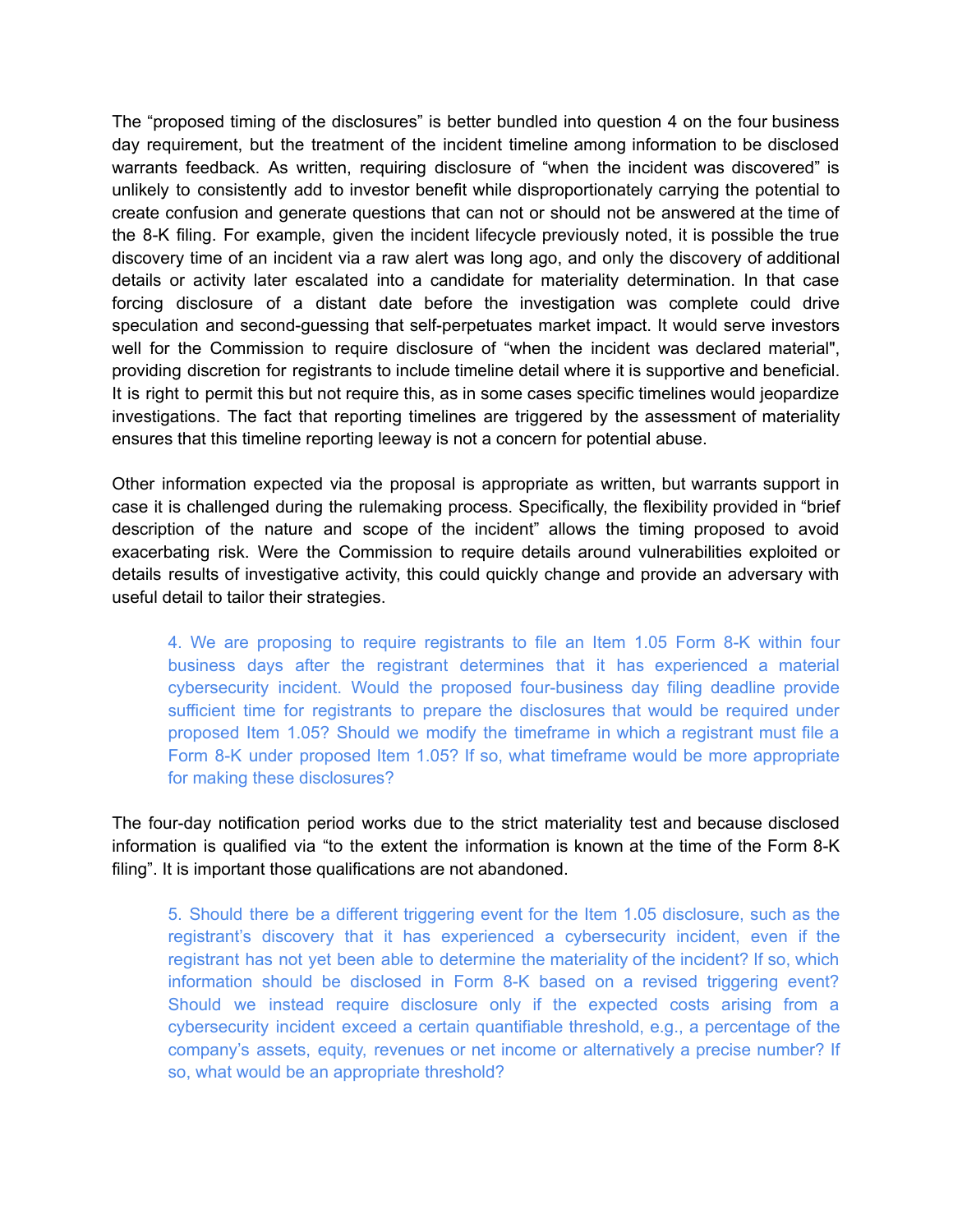Mature incident response programs (including those driven to maturity via this Proposal) will design severity levels and escalation procedures so that the legal and compliance teams that ensure fulfillment of these obligations are brought into the incident response process when a potential trigger of these conditions is at hand. Any notions of triggering notification around technical timelines absent a materiality assessment are unsustainable, as they drive dangerous practices around trying to inject compliance personnel into the entire incident response process or expecting cybersecurity analysts to become regulatory enforcement experts. In practice the volume and sensitivity (imagine false positive alerts around routine suspicious employee behavior that are determined inaccurate) of low-level cyber alerts warrants limiting access to incident responders, and the criteria that incident responders adjudicate should be supportive but not directly reflective of codified regulation. Put another way, incident responders should know to flag the disclosure of data as a trigger for general escalation, at which point data protection officers, compliance personnel, and other legal professionals can assess the vast and constantly-evolving array of data privacy and other relevant rules such as those proposed. Any temptation to trigger reporting by incident discovery or - worse - the discovery of *potential* destroys that balance and creates situations where the lines between incident responders and lawyers are dangerously blurred.

6. To what extent, if any, would the proposed Form 8-K incident reporting obligation create conflicts for a registrant with respect to other obligations of the registrant under federal or state law? How would any such conflicting obligations arise, and what mechanisms could the Commission use to ensure that registrants can comply with other laws and regulations while providing these timely disclosures to investors? What costs would registrants face in determining the extent of a potential conflict?

There will continue to exist regulatory frameworks across the globe that impose reporting requirements absent a materiality clause. In those cases it is possible that a registrant has to make a cyber-related disclosure through an independently-regulated foreign or US subsidiary despite not meeting the more prudent threshold of the Commission. Enforcement teams will be well-served to recognize this distinction and not view disclosures in other jurisdictions as breaches of duty under the proposed rule by default.

7. Should any rule provide that the Commission shall allow registrants to delay reporting of a cybersecurity incident where the Attorney General requests such a delay from the Commission based on the Attorney General's written determination that the delay is in the interest of national security?

This should be examined to determine if prevailing law already implies the same, which one would hope. If, however, that is not the case or too much is open to interpretation, this should be clearly spelled out.

8. We are proposing to include an instruction that "a registrant shall make a materiality determination regarding a cybersecurity incident as soon as reasonably practicable after discovery of the incident." Is this instruction sufficient to mitigate the risk of a registrant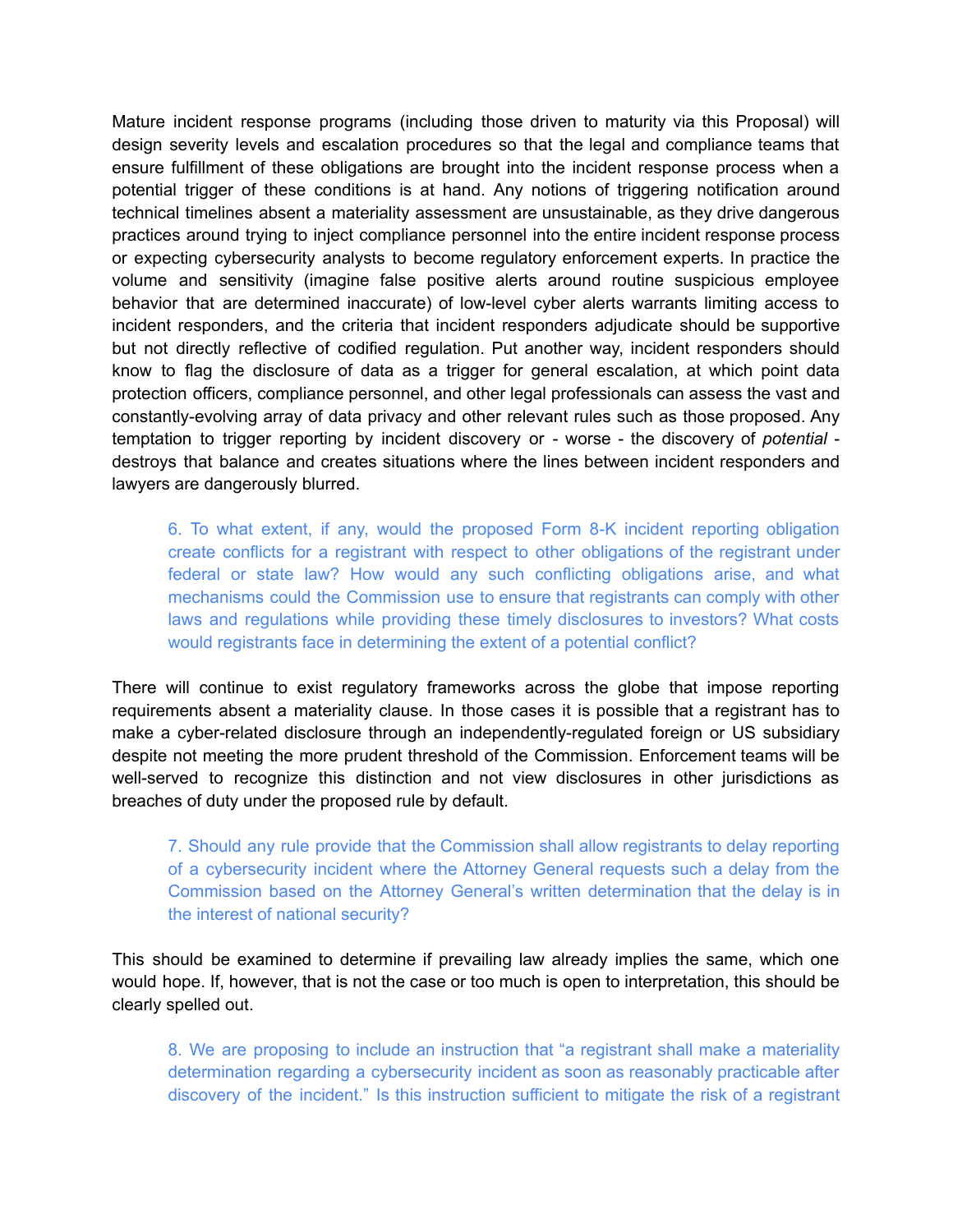delaying a materiality determination? Should we consider further guidance regarding the timing of a materiality determination? Should we, for example, suggest examples of timeframes that would (or would not), in most circumstances, be considered prompt?

In light of the cybersecurity incident response lifecycle, materiality can not be assessed until an incident has escalated to a sufficient level to involve appropriate senior resources. While one might argue compliance with this statute by declaring it *impracticable* to assess materiality until an incident has matriculated through the escalation process sufficiently, it could drive counterproductive behavior if interpreted poorly as-written since a relatively insignificant alert can start the clock on "discovery". The issue is resolved via simplifying to "a registrant shall make a materiality determination regarding a cybersecurity incident as soon as reasonably practicable to do so".

9. Should certain registrants that would be within the scope of the proposed requirements, but that are subject to other cybersecurity-related regulations, or that would be included in the scope of the Commission's recently-proposed cybersecurity rules for advisers and funds, if adopted, be excluded from the proposed requirements? For example, should the proposed Form 8-K reporting requirements or the other disclosure requirements described in this release, as applicable, exclude business development companies ("BDCs"), or the publicly traded parent of an adviser?

On balance the answer here is no. Different regulations and rules have different stakeholders and missions to satisfy, and trying to view some as superseding others can have unintended consequences. For example, incident reporting proposals for Investment Advisors would only trigger materiality for a publicly traded parent a subset of the time, and in those cases the additional audience and standard filing types and locations under this proposal will be appropriate to receive treatment.

10. As described further below, we are proposing to define cybersecurity incident to include an unauthorized occurrence on or through a registrant's "information systems," which is proposed to include "information resources owned or used by the registrant." Would registrants be reasonably able to obtain information to make a materiality determination about cybersecurity incidents affecting information resources that are used but not owned by them? Would a safe harbor for information about cybersecurity incidents affecting information resources that are used but not owned by a registrant be appropriate? If so, why, and what would be the appropriate scope of a safe harbor? What alternative disclosure requirements would provide investors with information about cybersecurity incidents and risks that affect registrants via information systems owned by third parties?

In some cases registrants will be reasonably able to obtain information to make a materiality determination about third-party incidents. This will most commonly be because they observe an impact. In those cases the proposal as-written would clearly apply. In cases where a third-party incident cannot be perceived or yet perceived as material, it is not reasonable to expect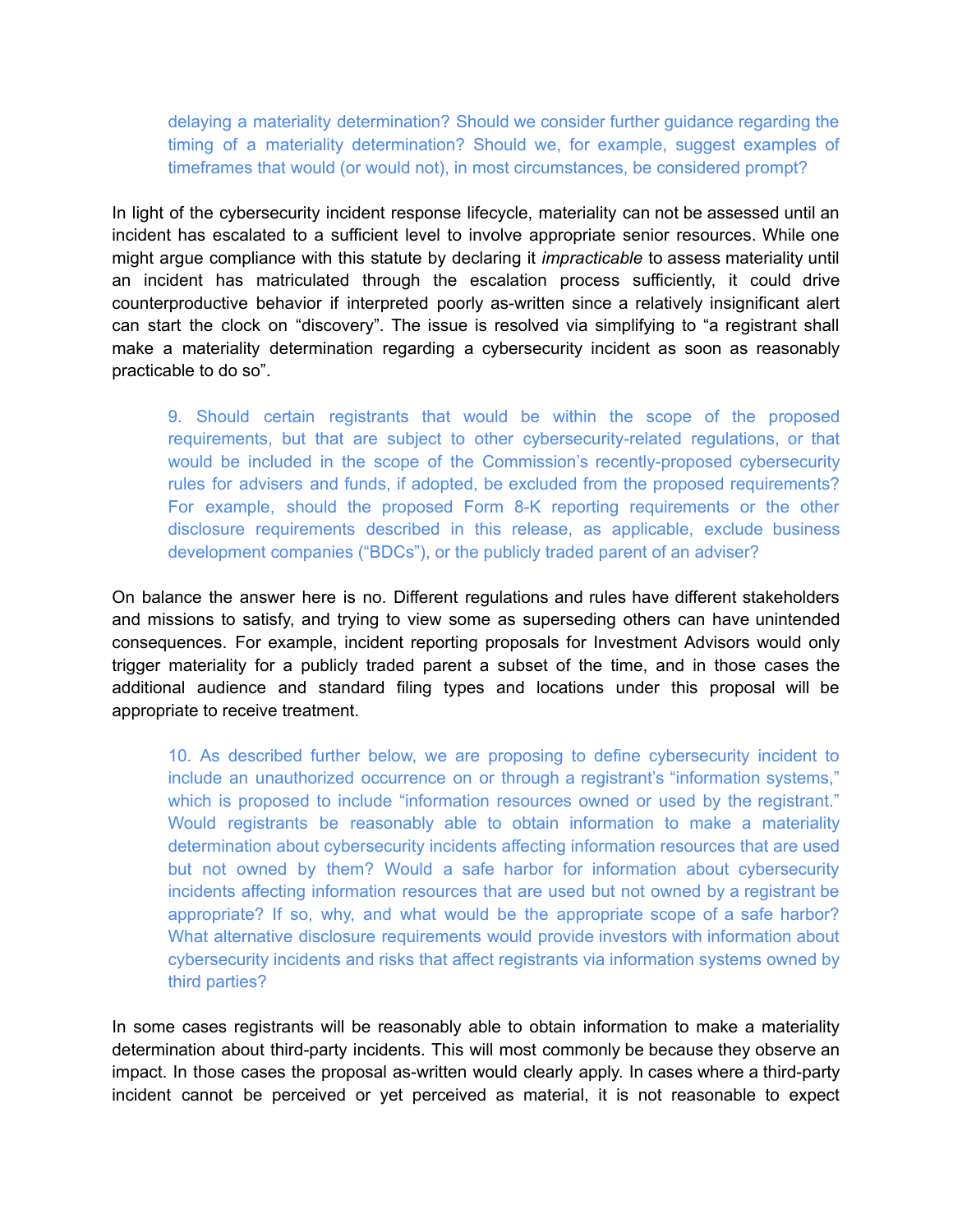disclosure and the proposal as written would not require it. There is no need for change, as a third-party incident naturally begets a first-party incident when it becomes relevant.

11. We are proposing that registrants be required to file rather than permitted to furnish an Item 1.05 Form 8-K. Should we instead permit registrants to furnish an Item 1.05 Form 8-K, such that the Form 8-K would not be subject to liability under Section 18 of the Exchange Act unless the registrant specifically states that the information is to be considered "filed" or incorporates it by reference into a filing under the Securities Act or Exchange Act?

12. We note above a non-exclusive list of examples that would merit disclosure under Item 1.05 of Form 8-K covers some, but not all, types of material cybersecurity incidents. Are there additional examples we should address? Should we include a non-exclusive list of examples in Item 1.05 of Form 8-K?

The list of examples needs improvement, which is of particular relevance since registrants will be hungry for them. The first 3 examples are unfortunately vague and undifferentiated. For example the first instance simply notes "an unauthorized incident that has compromised the confidentiality, integrity, or availability of an information asset…" The next goes on to list an "...incident that has caused.. damage…" This is clearly a subset of the previous example. The third example has an unauthorized party accessing, altering, or stealing data, which is captured in the "confidentiality" compromise in the first vague example. Further, the Commision wisely prefaces the examples with "if determined by the registrant to be material", but this needs more emphasis since the most popular reason driving referral to this section will be in pursuit of judging materiality itself. Likewise, negative examples would be equally valuable as positive in determining reportability. Specifically, registrants would be well-served to hear treatment of common examples such as:

- The unauthorized transmission of confidential data by an employee before resigning. While in this case the unauthorized breach of confidentiality would constitute review, the small volume of information, relatively low sensitivity (eg business contacts versus material trade secrets), and/or ability of the firm to challenge the offender and gain an affidavit of deletion may disqualify it from being deemed material.
- The detection of a ransomware infection on a single or limited number of computers that was successfully contained before it could become widespread. In this case while the incident response efforts may have been significant, the lack of material operational impact and reasonable assurance of containment could drive the conclusion that reporting is not required.
- A ransomware infection disabling the ability of a remote office to conduct normal operations for a two week period. In this case the breadth of infection or time alone would not trigger reporting requirements, but the operational impact of the incident would if it were deemed likely to ultimately result in a material financial impact.
- A denial of service attack rendering a primary corporate web site unavailable for two hours during a business day. While a calculation of the direct revenue lost through the incident may be unlikely to compute a material dollar value, if a reasonable investor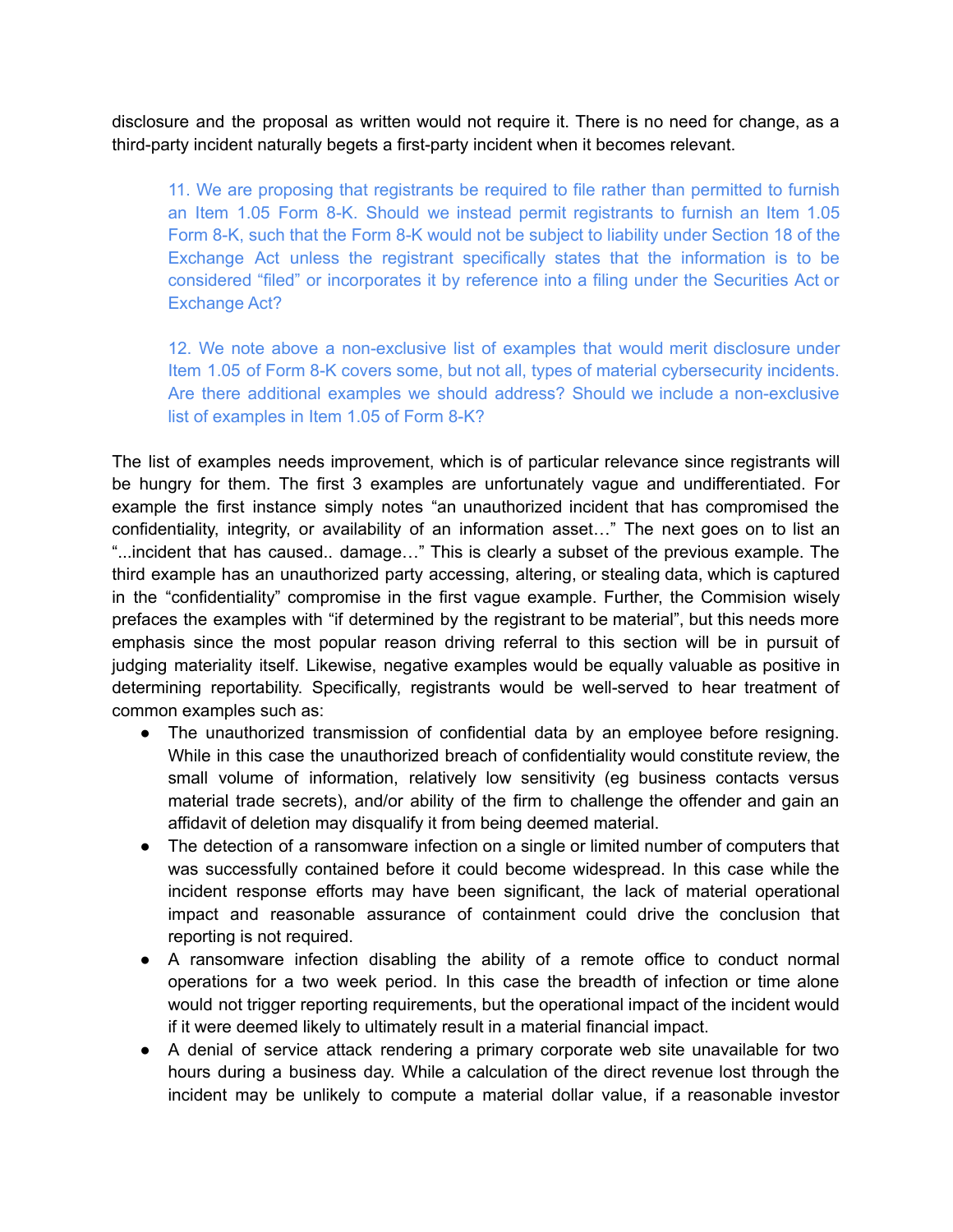might find the resulting information about targeting of the company, customer behavior in response to the attack, and the registrant's ability to respond to the attack persuasive in investment decision making then it could be deemed material for reporting requirements.

- The discovery of a critical vulnerability in an Internet-facing information system that could have been exploited to cause catastrophic damage. While the processes and operations that discovered this risk and oversaw remediation should be described per other requirements of this proposal, a risk does not constitute an incident unless it manifested as such, and there is no incident disclosure requirement.
- The discovery that a recent acquisition had suffered an undetected compromise years prior with undetermined extent.

13. Should we include Item 1.05 in the Exchange Act Rules 13a-11 and 15d-11 safe harbors from public and private claims under Exchange Act Section 10(b) and Rule 10b-5 for failure to timely file a Form 8-K, as proposed?

14. Should we include Item 1.05, as proposed, in the list of Form 8-K items where failure to timely file a Form 8-K will not result in the loss of a registrant's eligibility to file a registration statement on Form S-3 and Form SF-3?

15. Should we require registrants to disclose any material changes or updates to information that would be disclosed pursuant to proposed Item 1.05 of Form 8-K in the registrant's quarterly or annual report, as proposed? Are there instances, other than to correct inaccurate or materially misleading prior disclosures, when a registrant should be required to update its report on Form 8-K or file another Form 8-K instead of providing disclosure of material changes, additions, or updates in a subsequent Form 10-Q or Form 10-K?

This proposal is useful to provide updates, but a few small adjustments can avoid misinterpretation. First, the word "potential" should be avoided in the following example: "Any potential material future impacts on the registrant's operations and financial condition;". This example would be more specific if changed to "Any *likely* material future impacts…"

Second, "Any changes in the registrant's policies and procedures" is unnecessary and overly broad. As I'll articulate in separate feedback, the notion of policy and procedural documents is a bit misportrayed, and in fact firms are likely to deploy specific technical controls, repair shortcomings in control deployment, and/or deploy more control testing to improve prevention or detection in light of an incident. It would be dangerous to disclose those specific changes, leaving a high-level summary here redundant to the actions that would be described in response to the previous bullet on remediation.

16. Should we require a registrant to provide disclosure on Form 10-Q or Form 10-K when a series of previously undisclosed and individually immaterial cybersecurity incidents becomes material in the aggregate, as proposed? Alternatively, should we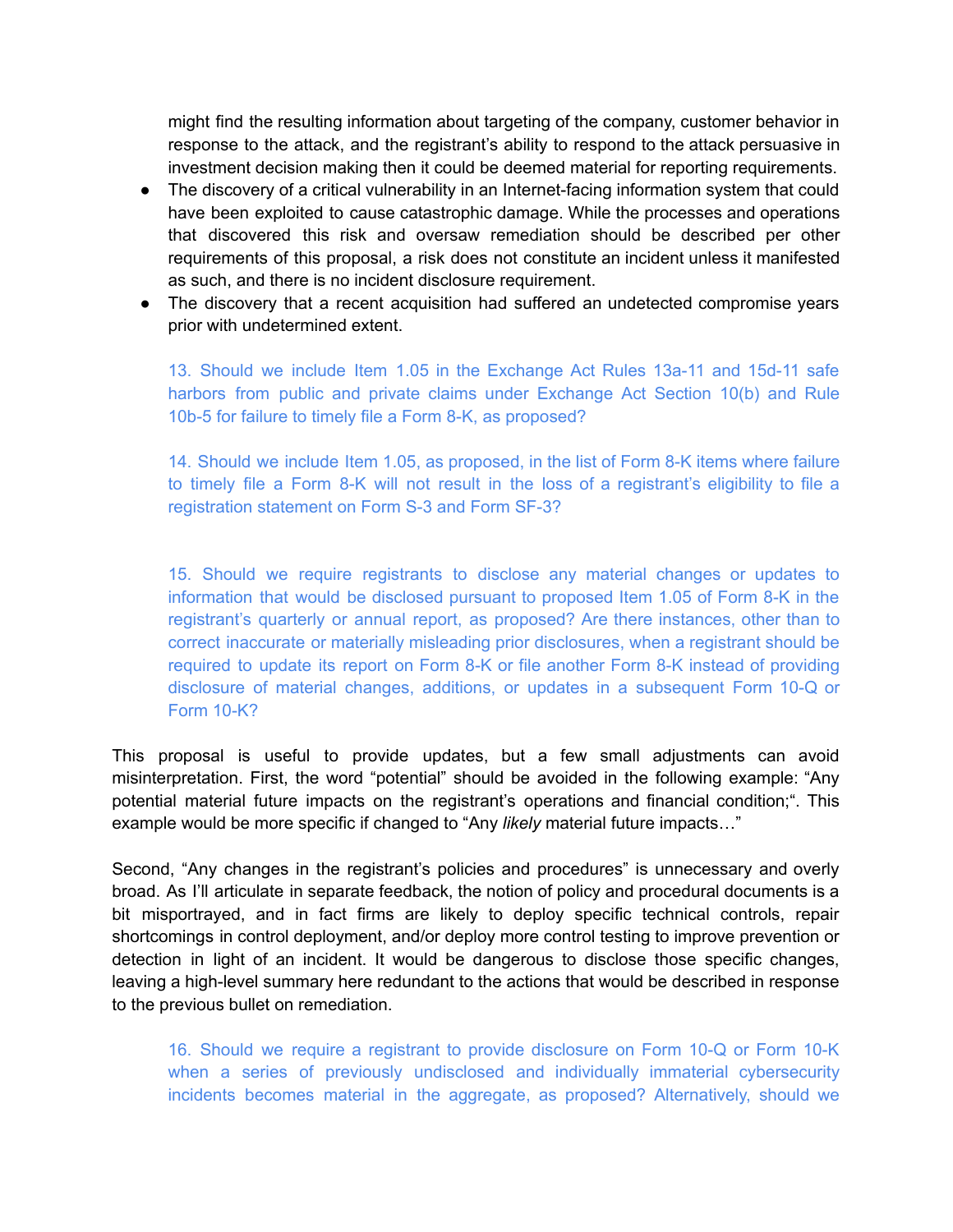require a registrant to provide disclosure in Form 8-K, rather than in a periodic report, as proposed, when a series of previously undisclosed and individually immaterial cybersecurity incidents becomes material in the aggregate?

The concept of aggregating lower-severity incidents to reach a reporting threshold does not resonate with the cybersecurity community, where the misguided conflation of volumetric events with urgency often drives confusion. While we frequently tout metrics around the raw number of attempted compromises or malicious network packets, in the age of automation and high-speed computing frequency and recurrence does not correlate with the likelihood of success or impact. A properly instrumented Cybersecurity Incident Response Procedure will elevate or create a new "parent incident" of sufficient severity to trigger notification and reporting thresholds when impact begins, and there is not value in separately litigating the math around whether the sum of low-severity incidents infers a condition warranting reporting. Put into example, a high severity Denial of Service attack doesn't manifest as a large number of discrete low-impact incidents; rather it is a single major incident. In the event previous detections kicked off while the attack was ramping up and were deemed inconsequential, they are likely to be aggregated into a single incident long before materiality is judged. Similarly, individual phishing incidents that compromise users may open and close as medium severity incidents, but if there is such a rash of them that it demonstrates a concerted campaign, that campaign will constitute a high-severity incident in itself with materiality assessed when there is impact. The only potential validation of the aggregation concept may be fraud, if hundreds or thousands of low-value fraudulent transactions add up to a material economic value. In that case, however, there would be a parent incident tied to the root issue and thematic condition, which would then be assessed for materiality. The idea of rooting out individual smaller incidents for some sort of aggregation test doesn't hold a practical application that would warrant implementation as rule.

17. Should we adopt Item 106(b) and (c) as proposed? Are there other aspects of a registrant's cybersecurity policies and procedures or governance that should be required to be disclosed under Item 106, to the extent that a registrant has any policies and procedures or governance? Conversely, should we exclude any of the proposed Item 106 disclosure requirements?

The Commission should take care in deploying the term "policies and procedures'' for the purposes of the proposal. While the term has seen frequent use before and since the Securities and Exchange Act of 1934, in recent times it is associated with specific detailed documents when applied within operational risk management and cybersecurity teams. Subsequent language in the proposal around disclosing risk management and cybersecurity *strategy* or *programs* more broadly is more reflective of the aim here, and should be favored throughout. Traditional regulatory goals citing "policies and procedures'' were often associated with defending against internal abuse, ethical violations, abuse of privilege, and similar threats of opaqueness such as insider trading. Establishing firm policies to manifest Commission rules was a large step, followed by implementation, compliance, and audit *procedures* to ensure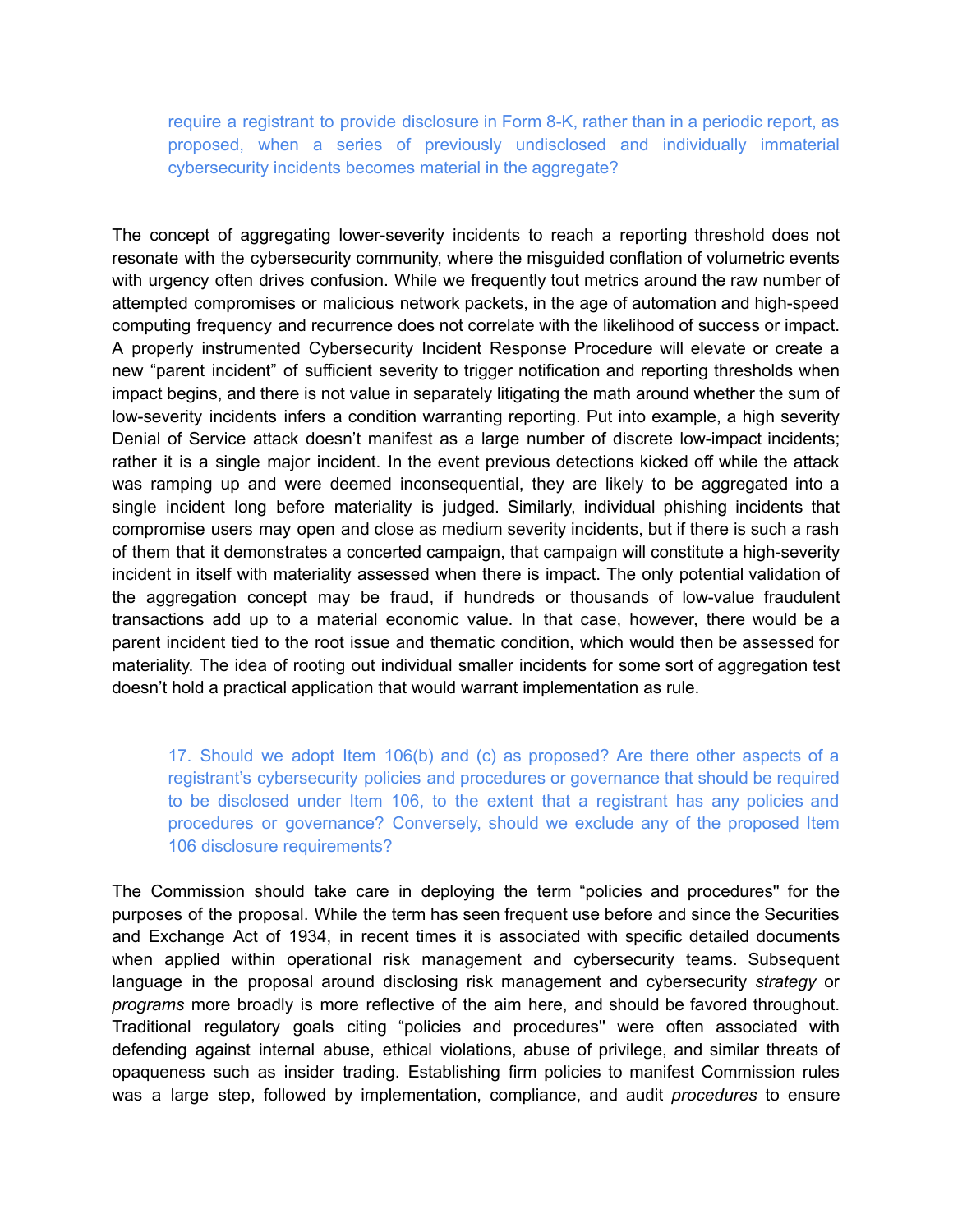employees obeyed the rules. Adversarial Risk Management - and specifically cybersecurity introduces a threat element outside the firms' control, and assurance programs are thus much broader than policy and procedure. In practice what a diligent third party (be it an Investor, Regulator, or even Board member) should aspire to observe is deliberate identification of cybersecurity threats and a resulting cybersecurity program, most often codified in a *strategy* document. That strategy should set the course for cyber risk management activity including active testing against identified threats, the continuous identification of specific risks that would allow a threat to manifest, and the well-instrumented remediation of those risks with consistent repetition. Such activities are not codified via *policies* at most firms, where policies relate more to specific behavior requirements and prohibitions placed on employees. Likewise, *procedures* are highly technical in nature, containing screen shots and URLs of internal tools and specific mouse clicks expected of staff. Cybersecurity procedures are more akin to field manuals than high-level program descriptions. The Commission should specify *program* or *strategy* more commonly, as much will get lost in translation by the time resulting code promulgates through the long tail of registrant companies, and the wrong choice of words could drive companies to not only over-share sensitive technical documents and irrelevant employee policies, but also to reactively draft and ratify generic policy documents en masse that do not reflect a company-level strategic imperative.

With that semantic change favoring *strategy* or *program* for most occurrences of "policies and procedures" in Section D, the content sheds the jeopardy of misinterpretation and becomes effective.

## 18. Are the proposed definitions of the terms "cybersecurity incident," "cybersecurity threat," and "information systems," in Item 106(a) appropriate or should they be revised? Are there other terms used in the proposed amendments that we should define?

This statement can be substantially reduced to "*Cybersecurity incident* means unauthorized occurrence or policy violation involving information systems that jeopardizes confidentiality, integrity, or availability". The removals in the proposed version serve several important purposes. First, removing "registrant's" avoids an accidental exclusion of third-party systems. Second, including "policy violation" captures a large number of common security incidents ranging from employee misuse of data to violation of third-party contractual provisions, all of which would fortunately be further subjected to materiality provisions for the purposes of the proposal. Finally, removing "of… information systems" avoids the risk of inadvertently excluding cyber attacks with a physical threat objective such as those upon operational technology.

19. The proposed rule does not define "cybersecurity." We could define the term to mean, for example: "any action, step, or measure to detect, prevent, deter, mitigate, or address any cybersecurity threat or any potential cybersecurity threat." Would defining "cybersecurity" in proposed Item 106(a) be helpful? Why or why not? If defining this term would be helpful, is the definition provided above appropriate, or is there another definition that would better define "cybersecurity"?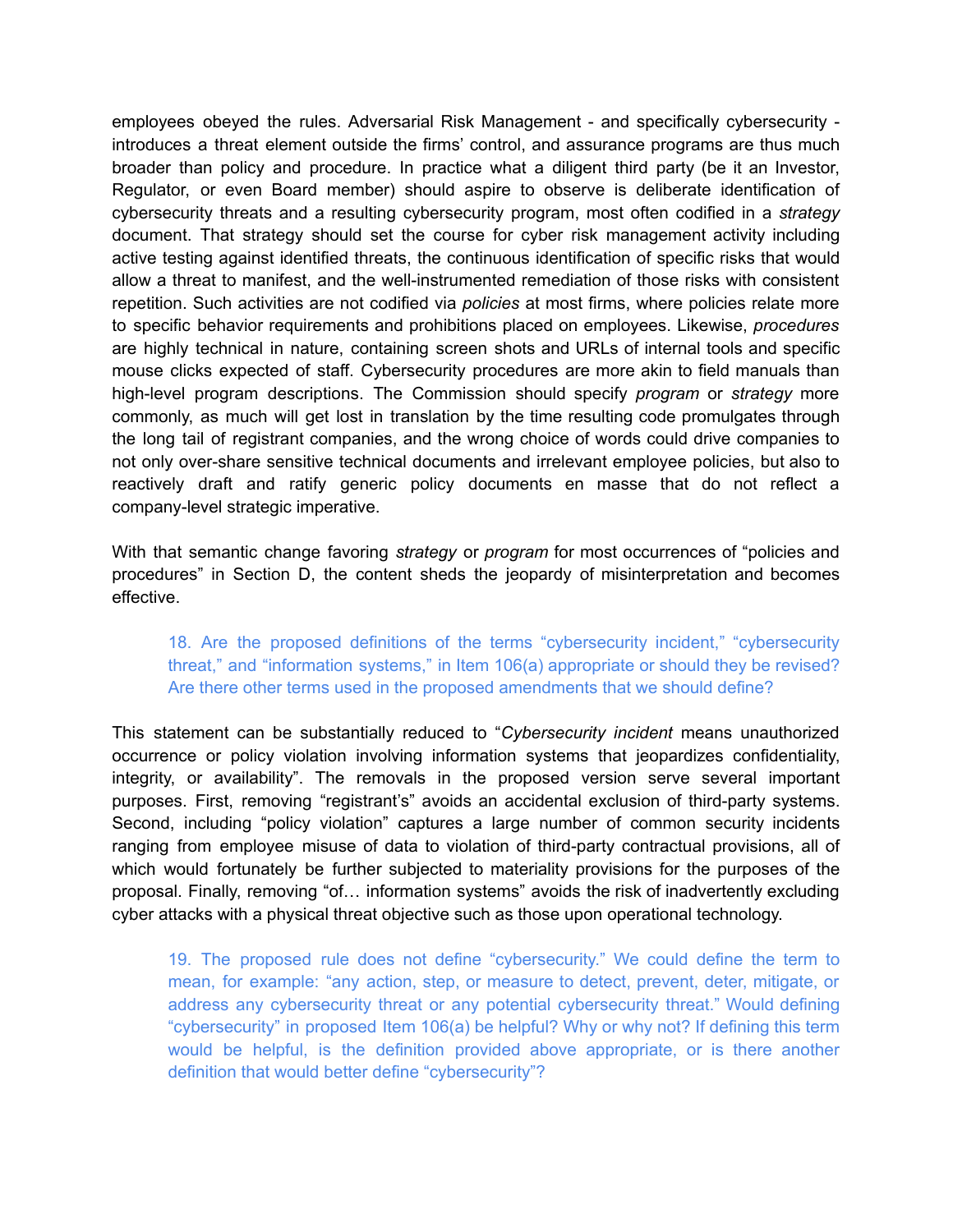If *cybersecurity* were to be defined, it should not be done in a circular manner by employing subordinate terms such as "cybersecurity threat". That said, while we struggled for years with the term "cyber" as practitioners, it has converged over time into common parlance. Attempts to define it here would not be helpful.

20. Should we require the registrant to specify whether any cybersecurity assessor, consultant, auditor, or other service that it relies on is through an internal function or through an external third-party service provider? Would such a disclosure be useful for investors?

It could be valuable to specify that using third-parties does not exempt registrants from any requirements herein, but requiring disclosure of which functions are performed in-house versus externally has the potential to cast an air of inferiority on outsourced services and disadvantage the many registrants who do not have the resources to build and maintain cybersecurity teams directly. Core functions that should be expected for internal performance amount to governance, and those functions are treated separately in the proposal.

21. As proposed, a registrant that has not established any cybersecurity policies or procedures would not have to explicitly state that this is the case. If applicable, should a registrant have to explicitly state that it has not established any cybersecurity policies and procedures?

Again, switching terminology to cybersecurity *programs* or *strategies* offers help.

22. Are there concerns that certain disclosures required under Item 106 would have the potential effect of undermining a registrant's cybersecurity defense efforts or have other potentially adverse effects by highlighting a registrant's lack of policies and procedures related to cybersecurity? If so, how should we address these concerns while balancing investor need for a sufficient description of a registrant's policies and procedures for purposes of their investment decisions?

A firm should indeed have to explicitly state if it has not established a cybersecurity *program* or *strategy* (not policies or procedures) with supporting rationale. The jeopardy of this disclosure inviting attack is self-policing, since a firm that would be susceptible to attack must have some level of cybersecurity program in place. Further, changing terminology lowers the bar for being able to affirm this statement while driving beneficial behavior. It would be a reasonable use of resources for smaller firms to draft a *strategy*, while forcing them to implement *policies* is likely to drive them into downloading reams of boilerplate policy that is not reflective of culture and practices.

23. Should we exempt certain categories of registrants from proposed Item 106, such as smaller reporting companies, emerging growth companies, or FPIs? If so, which ones and why? How would any exemption impact investor assessments and comparisons of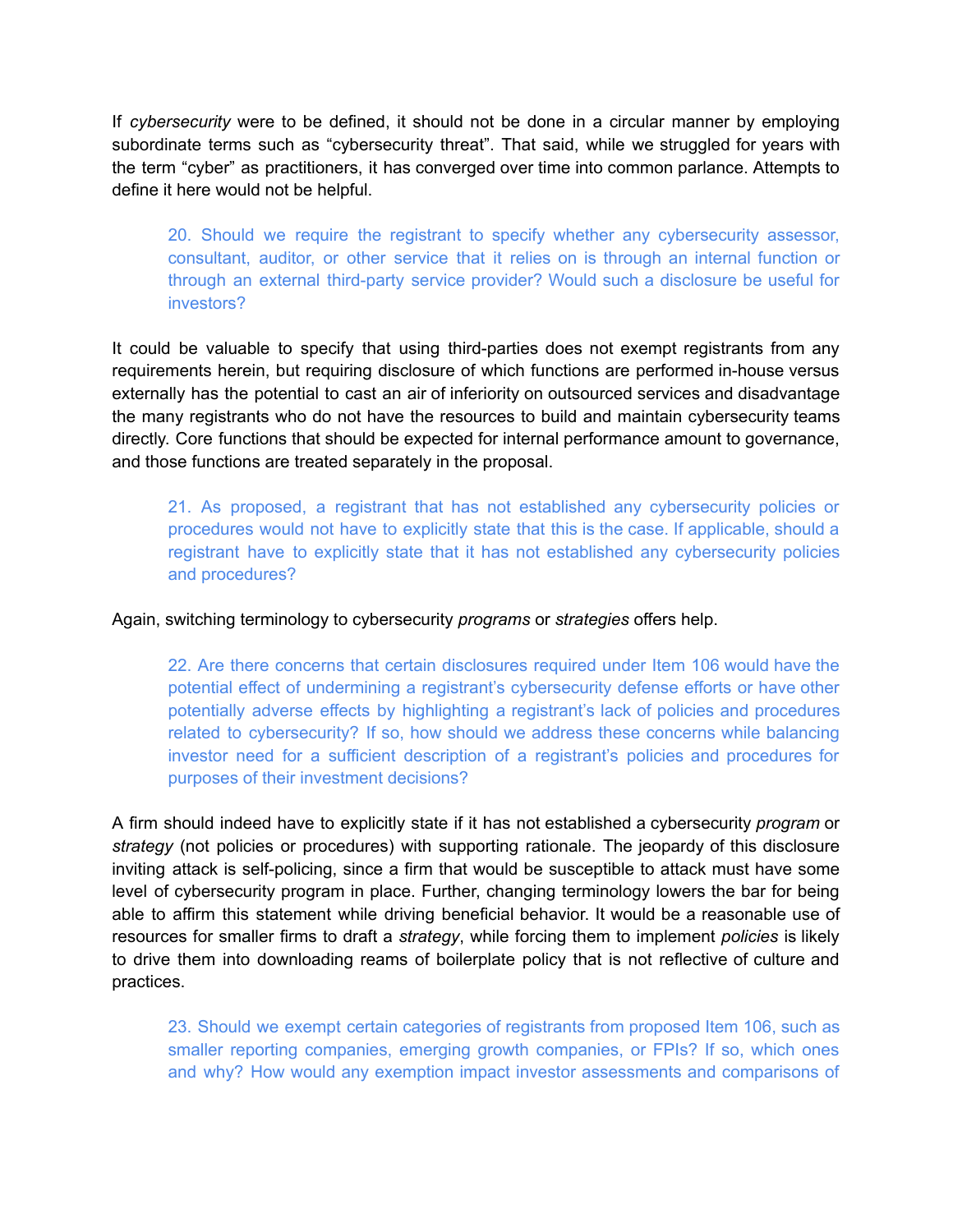the cybersecurity risks of registrants? Alternatively, should we provide for scaled disclosure requirements by any of these categories of registrants, and if so, how?

# With proper terminology the proposal can adapt to different sizes and categories of registrants naturally.

24. Should we provide for delayed compliance or other transition provisions for proposed Item 106 for certain categories of registrants, such as smaller reporting companies, emerging growth companies, FPIs, or asset-backed securities issuers? Proposed Item 106(b), which would require companies to provide disclosures regarding existing policies and procedures for the identification and management of cybersecurity incidents, would be required in annual reports. Should the proposed Item 106(b) disclosures also be required in registration statements under the Securities Act and the Exchange Act?

No.

25. To what extent would disclosure under proposed Item 106 overlap with disclosure required under Item 407(h) of Regulation S-K ("Board leadership structure and role in oversight")with respect to board oversight of cybersecurity risks? To the extent there is significant overlap, should we expressly provide for the use of hyperlinks or cross-references in Item 106? Are there other approaches that would effectively decrease duplicative disclosure without being cumbersome for investors?

There is indeed substantial potential for overlapping or redundancy. That said, the solution does not have to be limited to *incorporation by reference*. Rather, consider focusing on internal governance under proposed Item 106 and leaving matters of the Board to Regulation S-K. In practice there is far more required of senior management when it comes to cybersecurity governance than the Board. Specifically, the ratification of true policies is appropriate for an internal Cybersecurity Governance ("CyberGov") committee, where senior managers such as Chief Financial Officers, Counsels General, or Chief Operating Officers can accurately debate the consequences of employee behavior requirements and potential improvements in security. Board-level oversight, on the other hand, would be misdirected to read through lengthy policies, no less hundreds of discrete procedures. I've commonly observed many of the elements being proposed for the Board in this section to manifest in proxy statements alongside Director qualifications, and I think it would be appropriate to move the following to section E. Disclosure Regarding the Board of Directors' Cybersecurity Expertise:

Disclosure regarding whether and/or how the Board:

- approves the registrant's cybersecurity strategy and priorities
- is regularly made aware of the registrant's cybersecurity risks
- receives timely notification of urgent cybersecurity incidents
- oversees management's implementation and governance of cybersecurity programs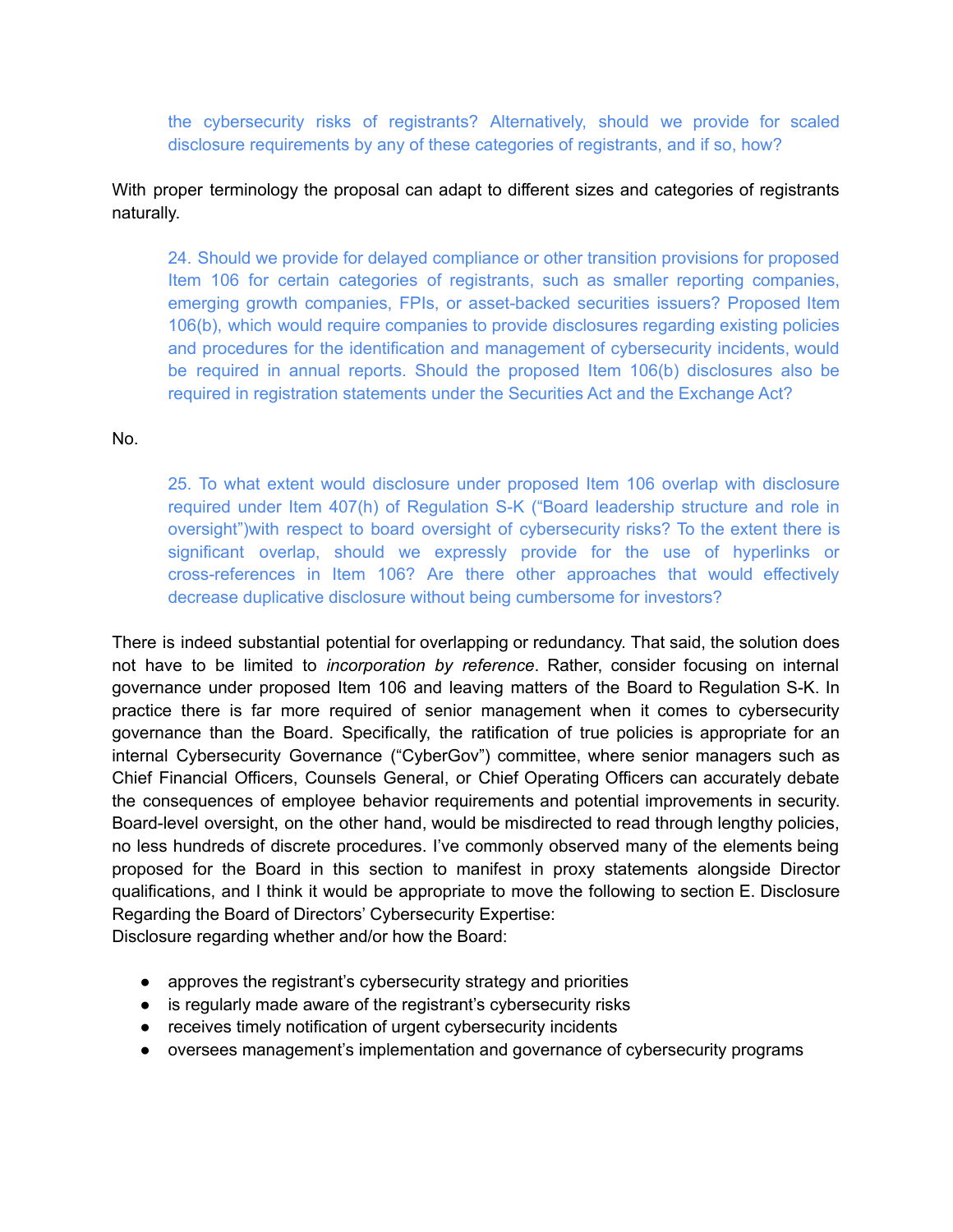Making this change would allow section D.2 to focus on management oversight, at which point the material therein would be appropriate.

# 26. Would proposed Item 407(j) disclosure provide information that investors would find useful? Should it be modified in any way?

Disclosure requirements around Boardroom cybersecurity expertise can be viewed through one of two lenses: as the admission of some culpability or weakness; or as the confirmation of a noble behavior. As written, the proposal is not clear about which one it is pursuing. It would seem more congruent with the rest of the proposal that the latter is favored, in which case disclosure would indeed provide information that investors would find useful after the language is tailored appropriately.

27. Should we require disclosure of the names of persons with cybersecurity expertise on the board of directors, as currently proposed in Item  $407(i)(1)$ ? Would a requirement to name such persons have the unintended effect of deterring persons with this expertise from serving on a board of directors?

Directors are already disclosed in proxy statements, generally alongside matrices showing their credentials and participation in various subcommittees. Cybersecurity expertise should be viewed as a credential or qualification, in which case Directors should not harbor any qualm about its assertion (née "disclosure").

28. When a registrant does not have a person with cybersecurity expertise on its board of directors, should the registrant be required to state expressly that this is the case under proposed Item  $407(j)(1)$ ? As proposed, we would not require a registrant to make such an explicit statement.

A requirement around holistic discussion of the Board's involvement in cybersecurity, including elements ported from section D.2, would support a requirement to disclose the lack of cybersecurity expertise in the Board. This approach would allow a hypothetical firm with minimal cybersecurity risk to identify a committee where cybersecurity is deliberated, the usage of a cyber consultant or Board advisor periodically, and resulting conclusions. In practice it is difficult to imagine a public company devoid of cyber risk, but prudent to structure requirements to accommodate such a firm. Likewise, any registrant with obvious cyber risk that used this process to dismiss the threat would risk the market consequences of the obvious folly.

29. Proposed Item 407(j) would require registrants to describe fully the nature of a board member's expertise in cybersecurity without mandating specific disclosures. Is there particular information that we should instead require a registrant to disclose with respect to a board member's expertise in cybersecurity?

As the recently retired Chief Information Security Officer of ICE and the New York Stock Exchange in active pursuit of public Board Director positions, I naturally would stand to benefit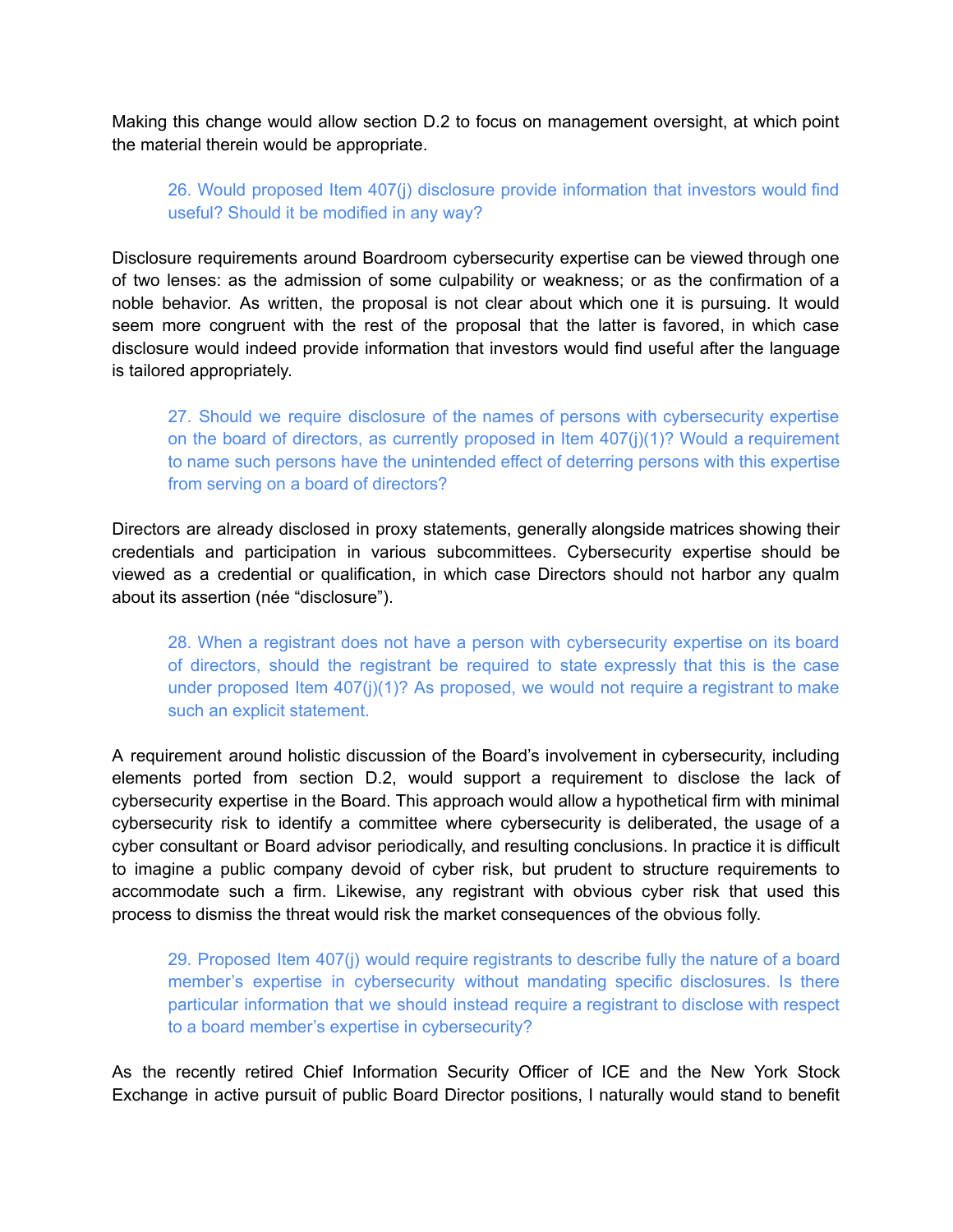from mandating a laundry list of specific cybersecurity expertise and experience. It must be acknowledged, however, that Directors will continue to be business leaders and experienced strategic decision makers that can add value across the full spectrum of Director responsibilities first, and experts in cybersecurity or any other specific subject matter second. Further, shifting the tone from encouraging firms to *highlight* cybersecurity experience as a positive versus *disclosing it* as an admission will drive an organic process of identifying relevant experience across existing and new Directors. Finally, requiring registrants to disclose Board-level cybersecurity education - particularly that provided in-house within the context of the registrant's program - should encourage firms to provide briefings and enable existing Directors to expand their expertise.

30. As proposed, Item 407(j)(1) includes a non-exclusive list of criteria that a company should consider in determining whether a director has expertise in cybersecurity. Are these factors for registrants to consider useful in determining cybersecurity expertise? Should the list be revised, eliminated, or supplemented?

The list should be refined to prize adversarial risk management experience over policy or academic theory. Criteria should drive Boards toward selecting Directors with practical experience identifying threats, assessing susceptibility, closing gaps, and continuously testing to ensure management is not overlooking potential risks.

31. Would the Item 407(j) disclosure requirements have the unintended effect of undermining a registrant's cybersecurity defense efforts or otherwise impose undue burdens on registrants? If so, how?

No. The current state of cybersecurity has adversaries targeting any company of which they can discern the name, and there is not much room for increasing attention once a company is operating on any public stage.

32. Should 407(j) disclosure of board expertise be required in an annual report and proxy or information statement, as proposed?

Focusing on the proxy will suit more registrants' existing practices and avoid duplication.

33. To what extent would disclosure under proposed Item 407(j) overlap with disclosure required under Item 401(e) of Regulation S-K with respect to the business experience of directors? Are there alternative approaches that would avoid duplicative disclosure without being cumbersome for investors?

See previous comments about how cybersecurity expertise should be viewed as another business experience. To that end, it would not be irrational to consider treatment in 401(e), particularly if overall cyber governance, including the identification of committees that oversee cybersecurity, is retained in 407(j).